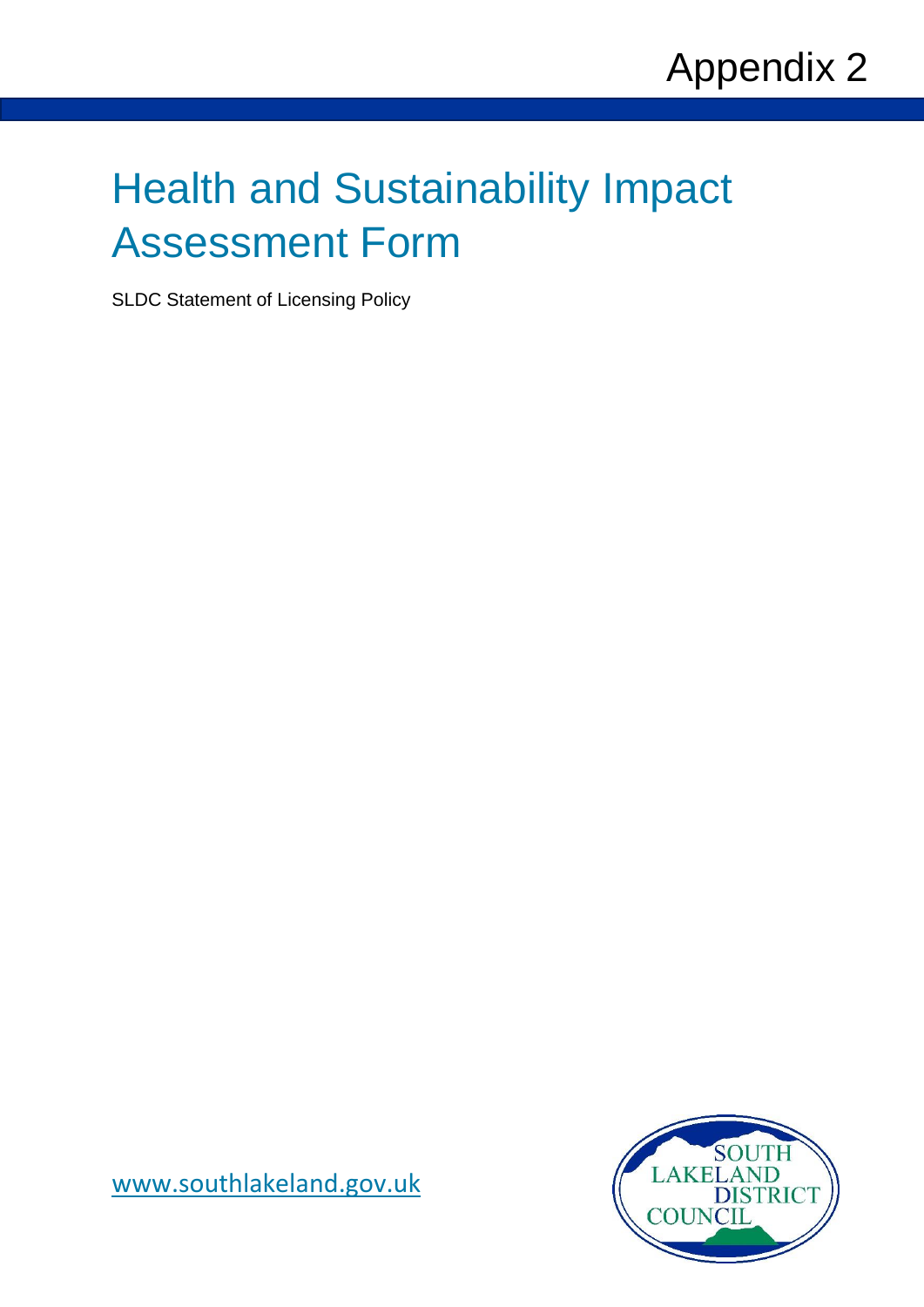# Environment and health

## Greenhouse gas emissions

SLDC's aim is to be carbon neutral by 2030: How will your proposal affect greenhouse gas emissions?

Consider:

Energy saving, for example preventing unnecessary use of energy - reducing use of appliances or cutting down on journeys that are not required.

Improving energy efficiency - ensures that the maximum benefit is gained from energy that is used. For example energy is not wasted or lost through insulation, heating the right areas and efficient lighting.

Renewable generation for example using renewable resources, such as wind, sunlight, rainwater.

Minimising emissions from transport.

Response:

Neutral Impact on Greenhouse gas emissions. The Statement of Licensing Policy sets out the basis on which decisions under the Licensing Act 2003 will be made and strives to achieve a local balance between the commercial interest of the licensing trade and the communities they serve and affect. There is no mechanism within the Act, or the Statutory guidance (issued under s182 of the Licensing Act 2003), which would enable SLDC to address greenhouse gas emissions through this policy.

## Alternative ways to deliver proposal

Please show how you are addressing alternative ways of delivering your proposal with a reduced or zero requirement for energy, building space, materials or travel

How are you using the waste/energy hierarchy  $-1$ ) avoid, 2) reduce, 3) reuse?

Response:

Neutral Impact. There is no mechanism within the Act, or the Statutory guidance (issued under s182 of the Licensing Act 2003), which would enable SLDC to deliver this policy in an alternative way.

## Air quality

Please demonstrate how your project will have an impact on air quality.

Response:

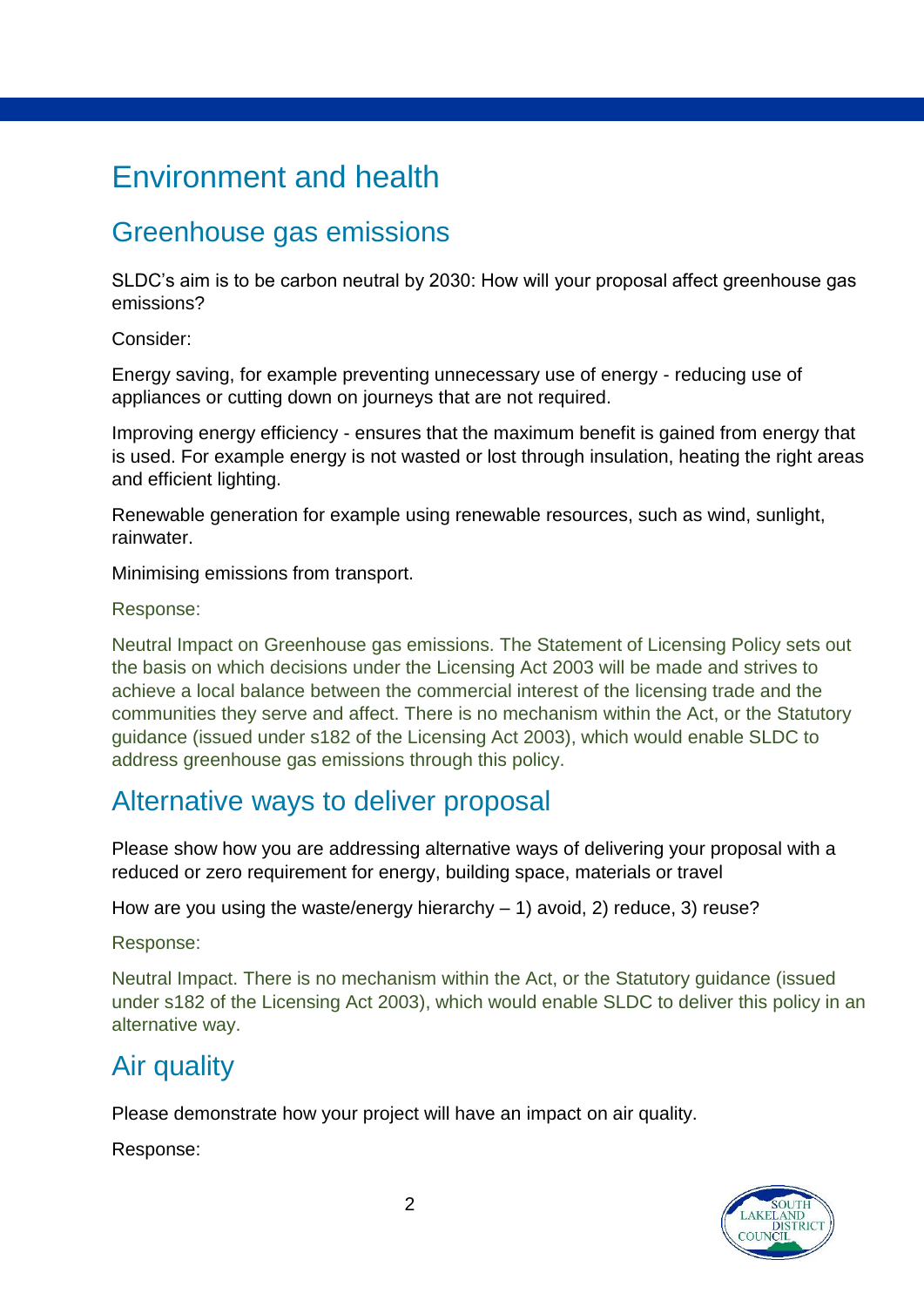Neutral Impact. The policy would impact on air quality.

## **Biodiversity**

Please outline any impacts on biodiversity that your proposal might have

"To halt overall biodiversity loss, support healthy well-functioning ecosystems and establish coherent ecological networks, (create) more and better places for nature for the benefit of wildlife and people": Biodiversity 2020: A strategy for England's wildlife and ecosystem services, DEFRA.

Response:

Neutral Impact.

#### Climate change impact

How does your proposal mitigate the impacts of climate change?

Assess the risks and impacts associated with climate change (extreme weather events: flooding, heatwaves, droughts and fires) and the implications for our services and communities. Describe measures in place to embed resilience and recovery.

Response:

Neutral Impact.

#### Active travel

How does the proposal enable active travel?

Encouraging and facilitating walking, cycling and public transport.

Response:

Neutral Impact. Active Travel is outside the scope of the policy.

## Economy and culture

#### Sustainable development

How does the proposal contribute to inclusive and sustainable development?

Response:

Neutral Impact

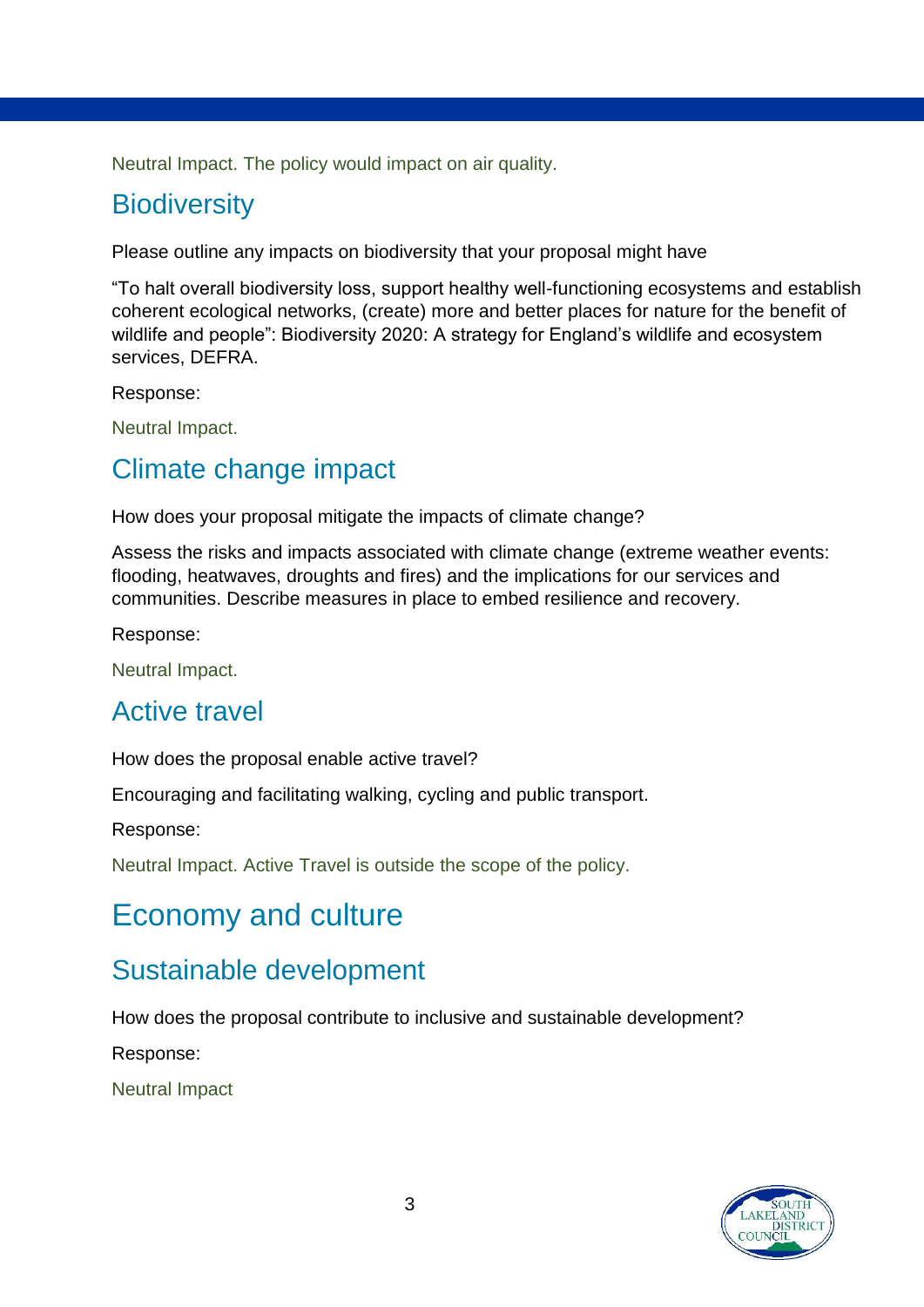# Pay

How does the proposal impact on jobs and levels of pay?

Response:

Neutral Impact

# Healthier high streets

Demonstrate how the proposal contributes to healthier high streets.

Response:

Neutral Impact.

## Culture, creativity and heritage

How does the proposal impact on culture, creativity or heritage and if not can they be embedded in this proposal?

Response:

Neutral Impact

# Housing and communities

## Housing standards

Does the proposal lead to an improvement in the standard of housing?

Response:

Neutral Impact

#### Access to housing

How does the proposal increase access to housing?

Response:

Neutral Impact

## Crime and fear of crime

How does the proposal reduce crime or fear of crime? Response:

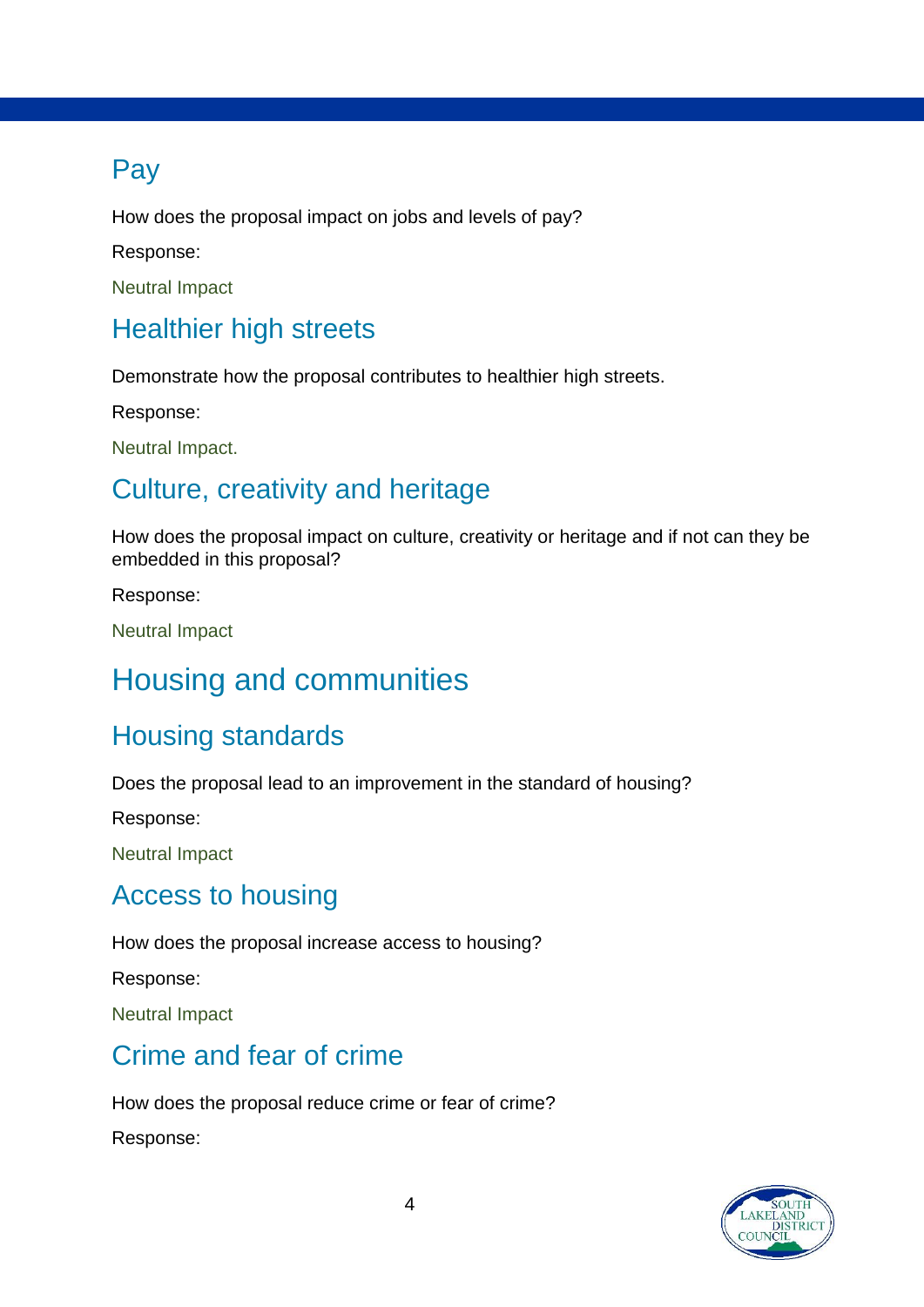Positive Impact. The prevention of Crime and Disorder is one of the four licensing objectives (along with Public Safety, The Prevention of Public Nuisance, and The Protection of children from harm). All four objectives have equal importance, and the promotion of all four objectives is a paramount consideration within the policy.

The Policy recognises the key role which local police have in relation to licensed premises and provides powers to effectively manage and police the night-time economy. These include full powers to determine licensing applications, to impose conditions on how a premises may operate, and to review the license of a premises which may be linked to increased crime.

The Policy also provides a mechanism to undertake cumulative impact assessments of an area where the licensable activity may be resulting in increased levels of crime and antisocial behaviour.

### Social connectedness

How does the proposal increase social connectedness?

Response:

Neutral impact

# Health and sustainability impact summary

Each category is rated either: Positive, Negative, Neutral, or unknown

## Environment and Health

Greenhouse gases emissions: Type rating (e.g. Positive) for categories below

Air Quality: Neutral Biodiversity: Neutral Impacts on climate change: Neutral Reduced or zero requirement for energy, building space, materials or travel: Neutral Active travel: Neutral Economy and Culture Inclusive and sustainable development:

Jobs and level of pay: Neutral Healthier high streets: Neutral Culture creativity and heritage: Neutral